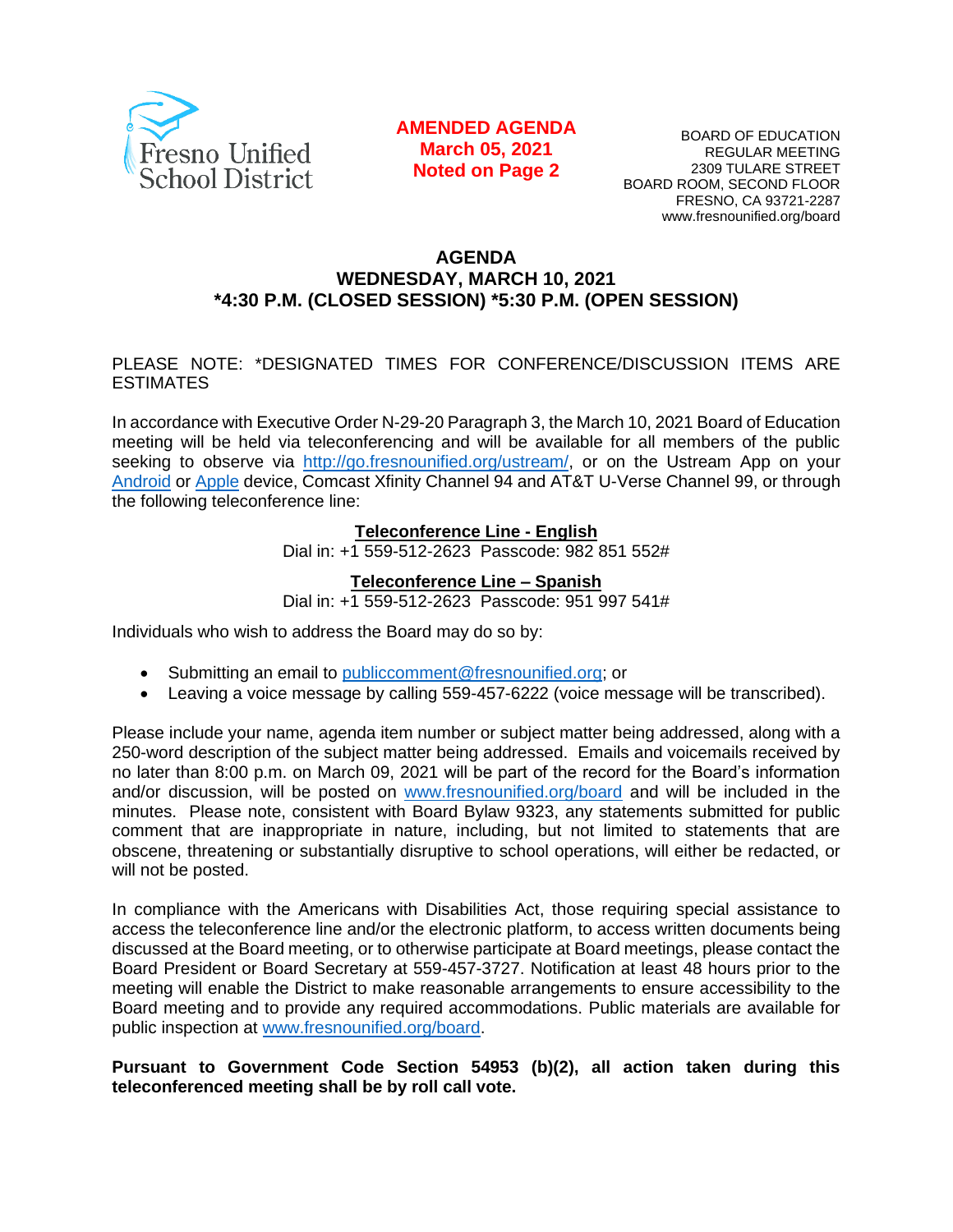**\*4:30 P.M**.

**CALL** Meeting to Order

**OPPORTUNITY** for Public Comment on Closed Session Agenda Items **RECESS** to Cabinet Room for Closed Session to discuss the following:

- 1. Student Expulsions Pursuant to Education Code Section 35146.
- 2. Conference with Labor Negotiator (Government Code Section 54957.6); FUSD Negotiator(s): Paul Idsvoog; Employee Organizations(s): FTA, CSEA, Chapter 125, CSEA, Chapter 143, SEIU, Local 521, FASTA/SEIU, Local 521/CTW, CLC, Fresno Unified Building & Construction Trades/FTA; International Association of Machinists and Aerospace Workers (IAMAW), Unrepresented Employees: All Management, Confidential, and Supervisory Employees.
- 3. Public Employee Discipline/Dismissal/Release/Reassignment/Resignation.
- 4. Public Employment/Appointment (Government Code Section 54957).
	- a. Deputy Superintendent
	- b. Principal II on Special Assignment
- 5. Conference with Legal Counsel Anticipated/Pending/Threatened Litigation (Government Code Section 54956.9(d)(2)).
	- a. Potential Case: One (1)
	- b. Maria Diaz v. Fresno Unified Worker's Compensation Fresno Unified Case No. 2018-0332
- **\*5:30 P.M., RECONVENE** and report action taken during Closed Session, if any.

### **HEAR Reports from Student Board Representatives**

An opportunity is provided to hear comments/reports from Student Board Representatives from Design Science High School. Contact person: Kim Mecum, 457-3731.

### **HEAR Report from Superintendent**

# **BOARD/SUPERINTENDENT COMMUNICATION**

### **OPPORTUNITY for Public Comment on Consent Agenda Items**

**ALL CONSENT AGENDA** items are considered routine by the Board of Education and will be enacted by one motion. There will be no separate discussion of items unless a Board member so requests, in which event, the item(s) will be considered following approval of the Consent Agenda.

# **A. CONSENT AGENDA**

### **A-1, APPROVE Personnel List**

Included in the Board binders is the Personnel List, Appendix A, as submitted. The Superintendent recommends approval. Fiscal impact: There is no fiscal impact to the district at this time. Contact person: Paul Idsvoog, telephone 457-3548.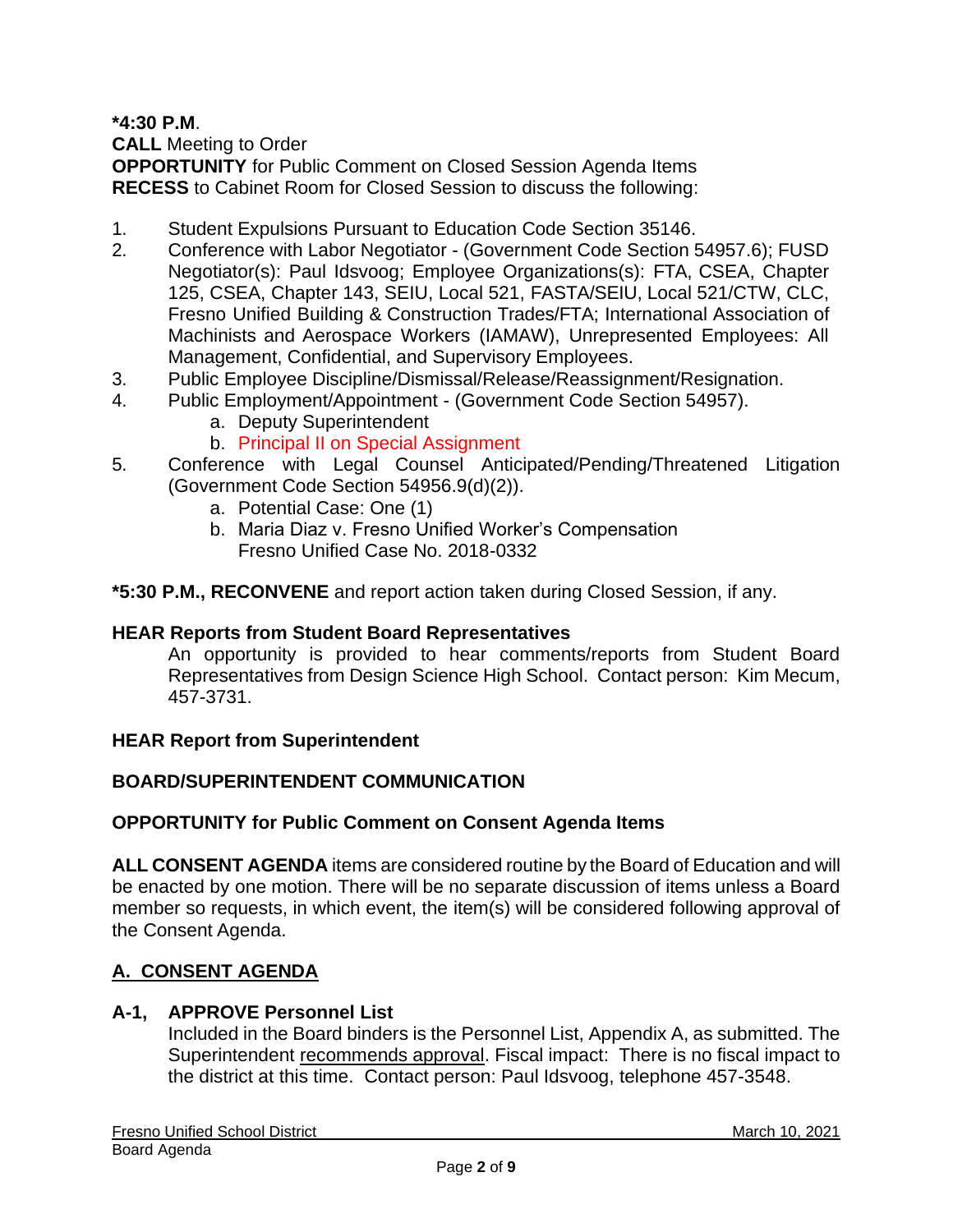## **A-2, ADOPT Resolution Proclaiming March 2021 Women's History Month**

Included in the Board Binders is a resolution proclaiming March 2021 as Women's History Month. Women's History Month is a time to recognize, honor and celebrate the achievements of the American Women. The Superintendent recommends adoption. Fiscal impact: There is no fiscal impact to the district at this time. Contact person: David Chavez, telephone 457-3566.

#### **A-3, ADOPT Resolution Proclaiming Support for the Proposed Development of the Southeast Fresno Regional Soccer Park and Complex and Afterschool Programs by the Southeast Fresno Community Economic Development Association, Inc.**

Included in the Board binders is a proposed resolution proclaiming support for the proposed development of the Southeast Fresno Regional Soccer Park and Complex and Afterschool Programs by the Southeast Fresno Community Economic Development Association, Inc. (SEFCEDA). The Superintendent recommends adoption. There is no fiscal impact to the District. Contact person: David Chavez, telephone 457-3566.

#### **A-4, APPROVE Minutes from Prior Meeting**

Included in the Board binders are the draft minutes from the February 03, 2021 Regular Board Meeting. The Superintendent recommends approval. Fiscal impact: There is no fiscal impact to the district at this time. Contact person: Superintendent, Dr. Robert G. Nelson, telephone 457-3884.

#### **A-5, APPROVE Renewal Agreement with Marsh & McLennan Agency**

Included in the Board binders is a renewal service agreement with Marsh & McLennan Agency for the provision of insurance consulting and brokerage services. The Superintendent recommends approval. Fiscal impact: Sufficient funds of \$168,000 are available in the district's Liability and Workers' Compensation Internal Service Funds. Contact person: Santino Danisi, telephone 457-6226.

#### **A-6, APPROVE Award of Bid 21-17, Sub-Rings for Wide Area Network Services**

Included in the Board binders is information on Bid 21-17, to establish fixed lease pricing for logical sub-rings within the wide area network connecting 62 school sites to the Fresno Unified Education Center. This is the second phase for establishing a fiber network to all district facilities. The service agreement is for a 5-year term, with up to three 5-year extensions, and addresses liquidated damages and performance provisions. Staff recommends award to the lowest responsive, responsible bidder: CVIN, LLC dba Vast Networks (Fresno, California) \$ 8,078,151, The Superintendent recommends approval. Fiscal impact: Sufficient funds in the amount of \$807,815 are available in the Technology Services Department E-Rate fund and \$7,270,336 will be provided through the Federal E-Rate Program. Contact person: Tami Lundberg, telephone 457-6104.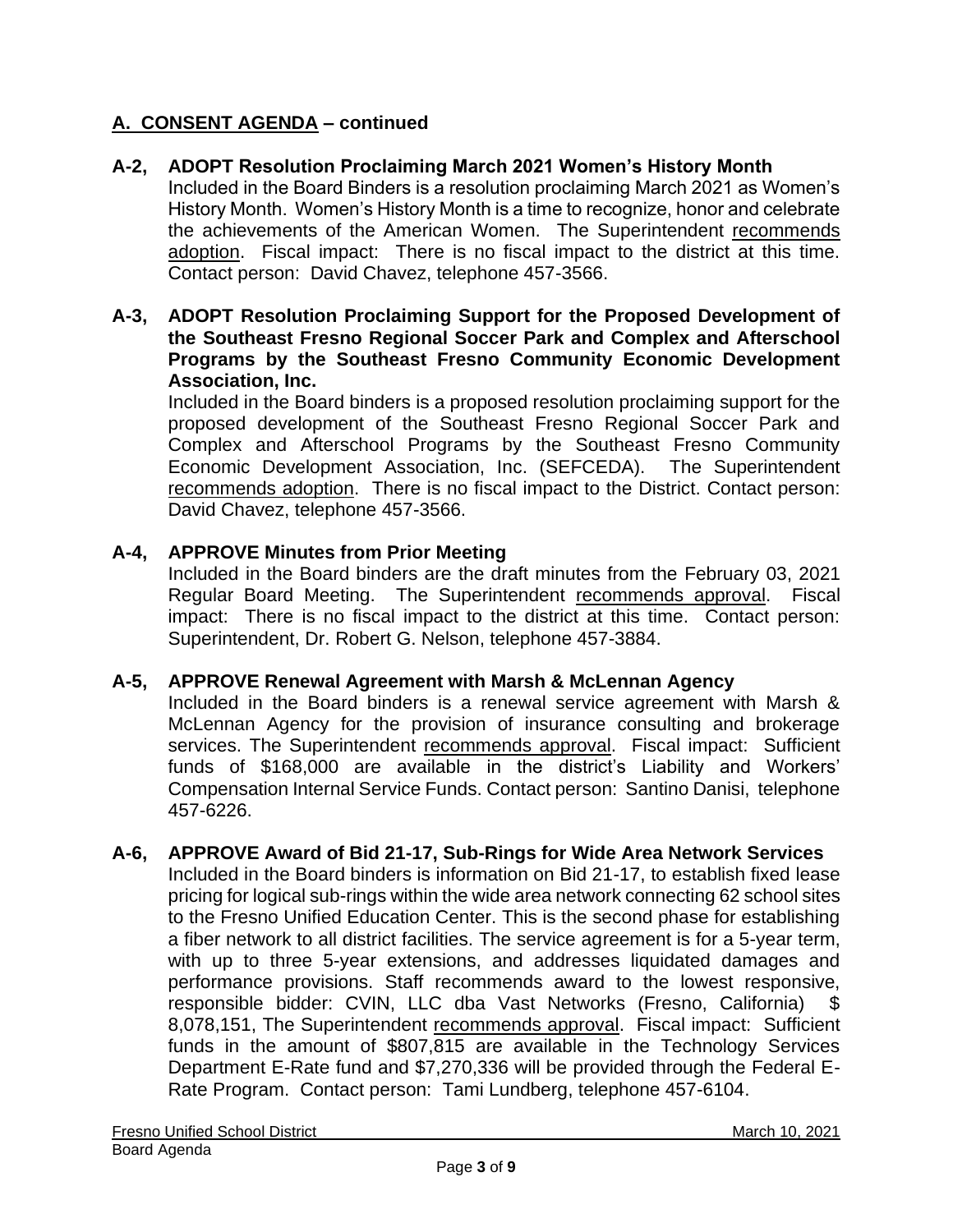### **A-7, APPROVE Award of Bid 21-18, Internet Service Provider**

Included in the Board binders is information on Bid 21-18, to establish a 5-year contract for internet service to provide a connection between the internet and the district via the Education Center. This allows all district sites to connect to the internet via the Education Center by way of the district's Wide Area Network. This internet connection is provided through the K12 High Speed Network, a state program funded by the California Department of Education that provides the California K-12 community with network connectivity. Staff recommends award to the lowest responsive, responsible bidder: Fresno County Superintendent of Schools (Fresno, California) \$372,000. The Superintendent recommends approval. Fiscal impact: Sufficient funds in the amount of \$37,200 are available in the Technology Services Department E-Rate fund and \$334,800 will be provided through the Federal E-Rate Program. Contact person: Tami Lundberg, telephone 457-6104.

#### **A-8, APPROVE Award of Request for Proposals 21-19, Network Equipment for Internal Connections**

Included in the Board binders is information on Request for Proposals (RFP) 21- 19, to replace and/or upgrade network equipment across school sites and facilities. The equipment to be purchased will maintain operation of essential network services for a short duration during power outages and will keep telecommunications systems current including voice routers and gateways. The cost is included in the annual budgeted refresh of technology equipment in support of quality learning environments. Staff recommends award to the vendor representing the best value to the district: Development Group, Inc., (Redding, CA) \$4,658,748. The Superintendent recommends approval. Fiscal impact: E-Rate eligible network equipment totals \$3,204,158: \$2,723,534 will be provided through the Federal E-Rate Program, and the district's \$480,624 portion is available in the Technology Services Department E-Rate Fund. The remaining \$1,454,590 of non-E-Rate eligible equipment will be purchased only when budget is available. Contact person: Tami Lundberg, telephone 457-6104.

### **A-9, APPROVE Award of Bid 21-31, Irrigation Supplies**

Included in the Board binders is information on Bid 21-31, Irrigation Supplies, to establish fixed pricing for the purchase of irrigation supplies to replenish maintenance stock throughout the year as needed. The agreement is for a threeyear term. Staff recommends award to the lowest responsive, responsible bidder: SiteOne Landscape Supply (Fresno, California) \$290,160 (estimated annual usage). The Superintendent recommends approval. Fiscal impact: Sufficient funding of \$290,160 is available in the Maintenance and Operations budget. Contact person: Karin Temple, telephone 457-3134.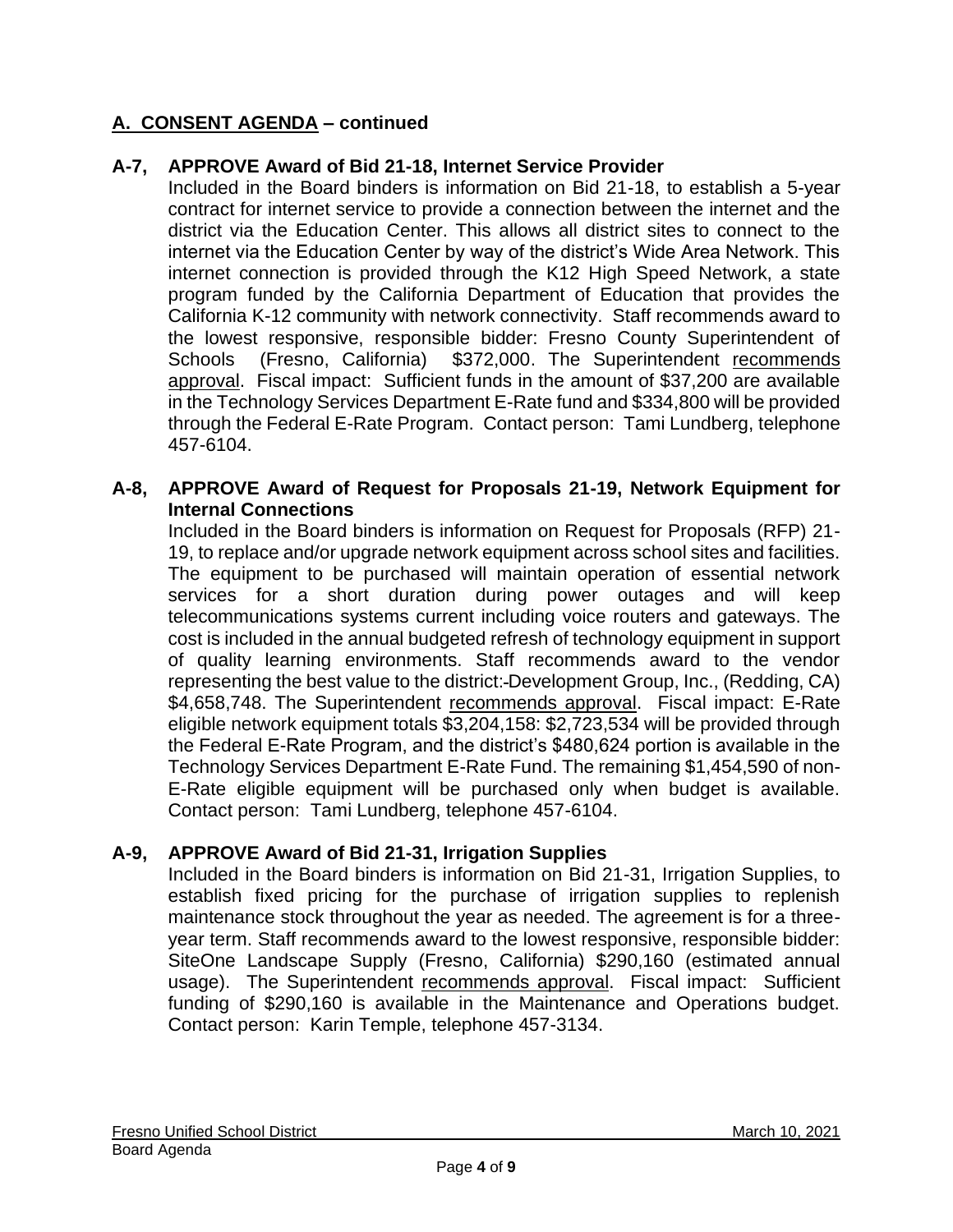## **A-10, RATIFY Grant Application to the California Department of Education for the Homeless Children and Youth Grant Program**

Ratification is requested for a grant application to the California Department of Education for the Education for Homeless Children and Youth (EHCY) grant program. The purpose of the EHCY grant program is to facilitate the identification, enrollment, attendance, and success in school for homeless children and youth. The Superintendent recommends ratification. Fiscal impact: The EHCY grant program will fund \$100,000 per year for three years. Program funds are a supplement to existing services, and there are no fiscal impacts to the district. Contact person: Kim Mecum, telephone 457-3731.

#### **A-11, RATIFY Grant Application to the United States Department of Agriculture – Farm to School Grant Program**

It is recommended the Board ratify a grant application submitted by the Food Services Department to the United States Department of Agriculture (USDA) – Farm to School Grant Program. The Program is designed to increase the availability of local foods in schools. Grants can help start new farm to school programs or expand existing efforts and provide a one-time infusion of funds to help grantees accomplish farm to school objectives that are sustainable over time. The Superintendent recommends ratification. Fiscal impact: The \$29,972 in grant funding requested would fund the planned services. There is no district match required. Contact person: Karin Temple, telephone 457-3134.

### **A-12, RATIFY Grant Applications to the California Department of Food and Agriculture**

It is recommended the Board ratify grant applications to the California Department of Food and Agriculture through two separate programs: 2021 Specialty Crop Block Grant Program, to enhance the competitiveness of California specialty crops; and California Farm to School Incubator Grant Program, to support programs that promote innovation in nutrition education, sustainable production and procurement, and high-quality student experience. The Superintendent recommends ratification. Fiscal impact: The requested grants of \$124,200 through the 2021 Specialty Crop Block Grant Program and \$500,000 through the California Farm to School Incubator Grant Program will support the planned services. No district match is required. Contact person: Karin Temple, telephone 457-3134.

### **A-13, RATIFY Master Contract with Youth Care of Utah, Inc.**

Included in the Board binders is a Master Contract with Youth Care of Utah, Inc., for the placement of a student requiring non-public, nonsectarian school/agency services. The vendor will provide residential services to meet the mental health needs of the student as identified in their Individualized Education Program (IEP). The term of the contract is December 30, 2020 through June 30, 2021. The Superintendent recommends ratification. Fiscal impact: The Sufficient Funds of \$113,088 are available in the Special Education Budget. Contact person: Kim Mecum, telephone 457-3731.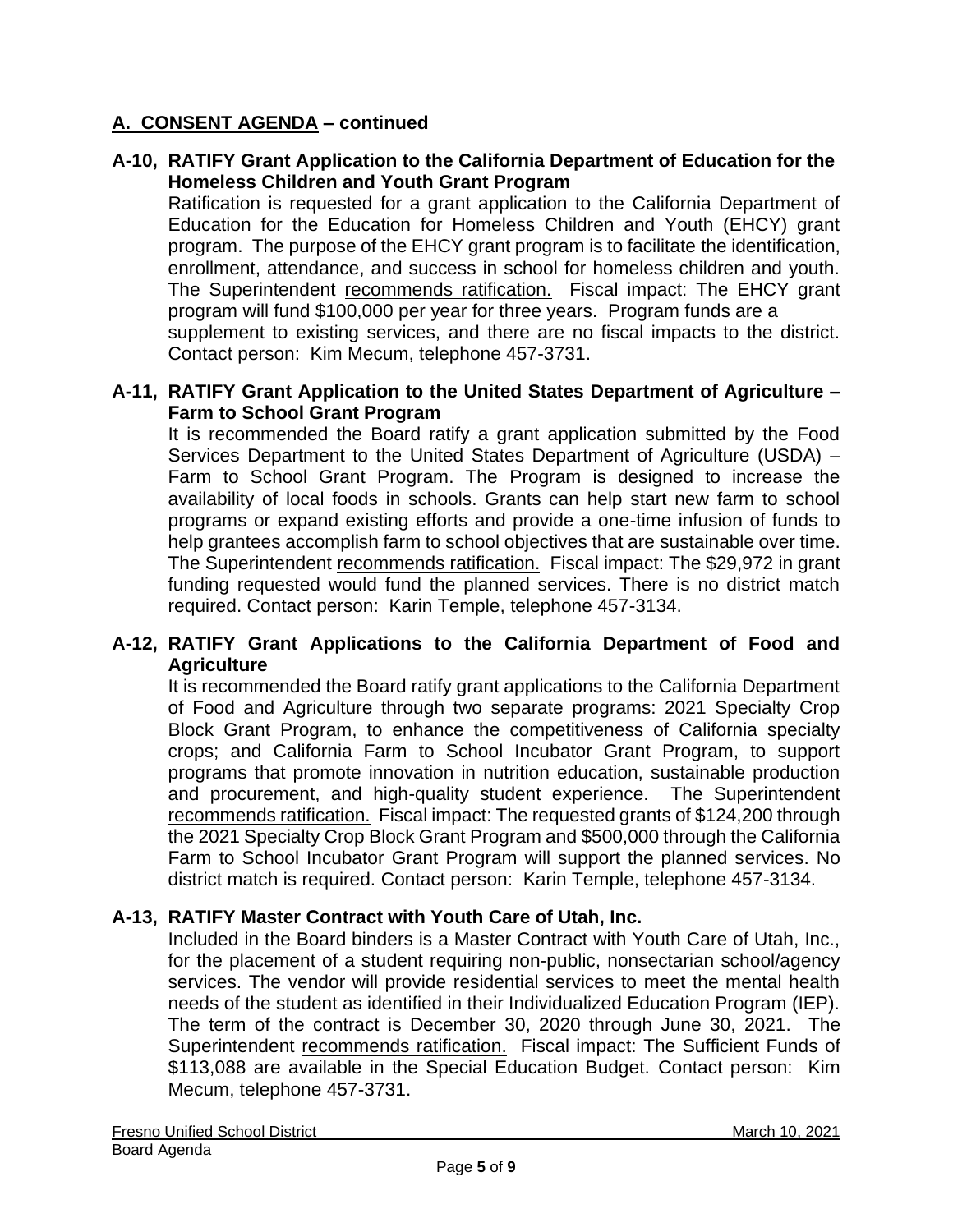### **A-14, RATIFY Change Orders for the Projects Listed Below**

Included in the Board binders is information on Change Orders for the following projects:

- Bid 20-11, Ericson Elementary School Early Learning Building Construction and Interim Housing Infrastructure Change Order 6 presented for ratification \$83,607
- Bid 20-20, McLane High School Library Modernization Change Orders 3 and 4 presented for ratification \$59,171
- Bid 20-49, Juan Felipe Herrera New Elementary School Change Order 1 presented for ratification \$55,686
- Bid 21-07, McLane High School Fire Alarm Upgrade Change Order 1 presented for ratification \$61,825

The Superintendent recommends ratification. Fiscal impact: Sufficient funds in the amount of \$83,607 are available in the School Facilities Fund for Bid 20-11, and \$176,682 is available in the Measure X Fund for Bids 20-20, 20-49 and 21-07. Contact person: Karin Temple, telephone 457-3134.

#### **A-15, RATIFY the Filing of a Notice of Completion**

Included in the Board binders is a Notice of Completion for the following project, which has been completed according to plans and specifications.

• Bid 20-48, Computech Middle School Parking Lot Improvements and Modular Classroom Infrastructure

The Superintendent recommends ratification. Fiscal impact: Retention funds are released in accordance with contract terms and California statutes. Contact person: Karin Temple, telephone 457-3134.

### **A-16, RATIFY Purchase Orders from December 01, 2020 through December 31, 2020**

Included in the Board binders is information on purchase orders issued from December 01, 2020 through December 31, 2020. For the reported dates, no purchase orders are identified that may present a potential conflict of interest for an individual Board member. Please be advised that pursuant to Board Bylaw 9270, each individual Board member has a continuing duty to disclose and abstain from voting on any item where the potential for a conflict of interest exists. The Superintendent recommends ratification. Fiscal impact: Funding is noted on the attached pages. Contact person: Karin Temple, telephone 457-3134.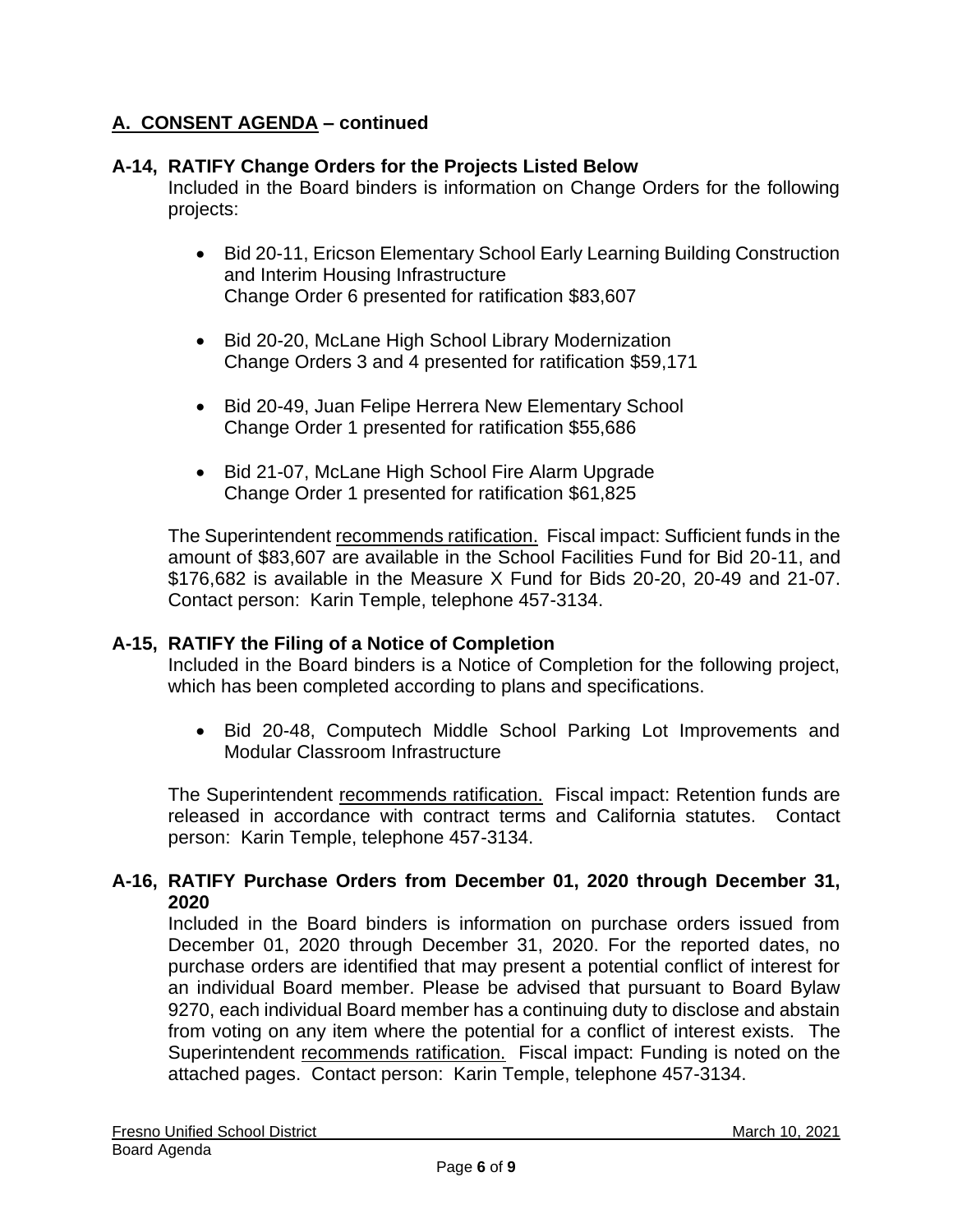#### **END OF CONSENT AGENDA (ROLL CALL VOTE)**

#### **UNSCHEDULED ORAL COMMUNICATIONS**

In accordance with Executive Order N-29-20 Paragraph 3, the March 10, 2021 Board of Education meeting will be held via teleconferencing. Individuals who wish to address the Board may do so by:

- Submitting an email to [publiccomment@fresnounified.org;](mailto:publiccomment@fresnounified.org) or
- Leaving a voice message by calling 559-457-6222 (voice message will be transcribed).

Please include your name, agenda item number or subject matter being addressed, along with a 250-word description of the subject matter being addressed. Emails and voicemails received by no later than 8:00 p.m. on March 09, 2021 will be part of the record for the Board's information and/or discussion, will be posted on [www.fresnounified.org/board](http://www.fresnounified.org/board) and will be included in the minutes. Please note that consistent with Board Bylaw 9323, any statements submitted for public comment that are inappropriate in nature, including, but not limited to statements that are obscene, threatening or substantially disruptive to school operations, will either be redacted, or will not be posted.

Members of the public with questions on school district issues may submit them in writing. The Board will automatically refer to the Superintendent any formal requests that are brought before them at this time. The appropriate staff member will furnish answers to questions.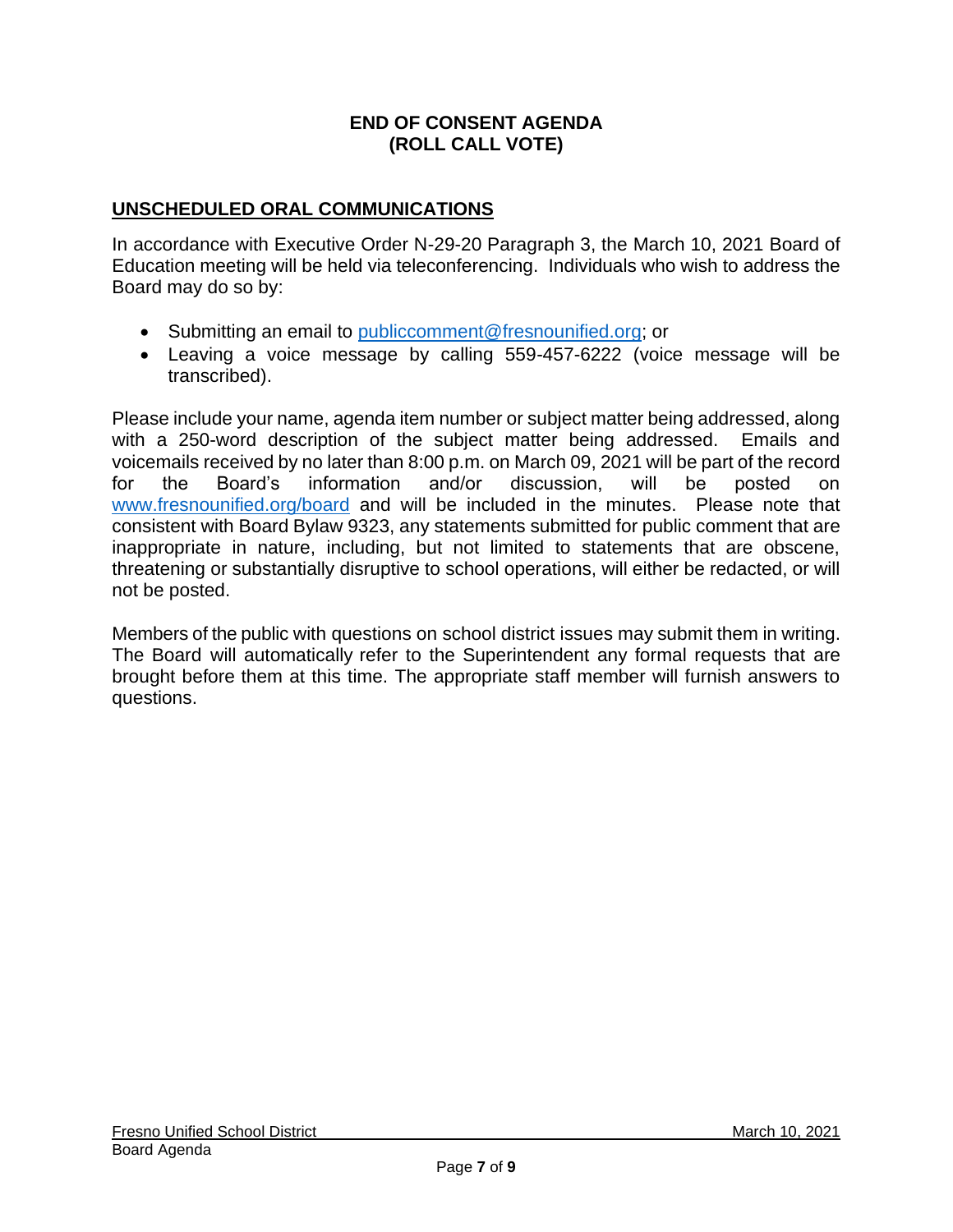## **B. CONFERENCE/DISCUSSION AGENDA**

## **\*6:30 P.M.**

## **B-17, DISCUSS and APPROVE the 2020/21 Second Interim Financial Report**

California school districts are required to approve interim financial reports twice each fiscal year. Fresno Unified School District's 2020/21 Second Interim Financial Report is presented for approval and reflects a positive certification of the district's financial condition. The report is based on the January 31, 2021 year-to-date revenue and expenditures as required by state law. The Superintendent recommends approval of the Second Interim Financial Report for submission to the County Superintendent of Schools. Fiscal impact: A positive certification reflects that the district's projected required reserve for 2020/21 meets the minimum uncertainties (2%). Additionally, projections indicate a positive cash balance for the current year and two subsequent years. In addition, the support material reflects a multi-year projected budget for the Unrestricted General Fund and utilizes the state assumptions developed by the California County Superintendents Educational Services Association. Contact Person: Santino Danisi, telephone 457-6226.

#### **\*6:50 P.M.**

**B-18, PRESENT and DISCUSS the 2021/22 Local Control and Accountability Plan Feedback**

Senate Bill (SB) 97 requires that "a governing board of a school district shall consult with teachers, principals, administrators, other school personnel, local bargaining units of the district, parents and pupils in developing the Local Control and Accountability Plan". Staff will present and discuss the input received from our stakeholders in preparation for 2021/22 budget discussions and development of the Local Control and Accountability Plan. Fiscal impact: All actions outlined in the Local Control and Accountability Plan are funded with General Fund resources, which include the Local Control Funding Formula funds. Contact Person: Santino Danisi, telephone 457-6226.

#### **\*7:10 P.M.**

### **B-19, PRESENT and DISCUSS the 2021/22 Strategic Budget Development**

The Board of Education has discussed the Governor's Proposed Budget and the potential impacts on Fresno Unified, as well as the strategic budget development process, at the following Board of Education meetings:

- January 20, 2021 February 17, 2021
	-
- February 03, 2021

On March 10, 2021, staff and the Board will continue budget development discussions. Fiscal impact: Not available at this time. Contact Person: Santino Danisi, telephone 457-6226.